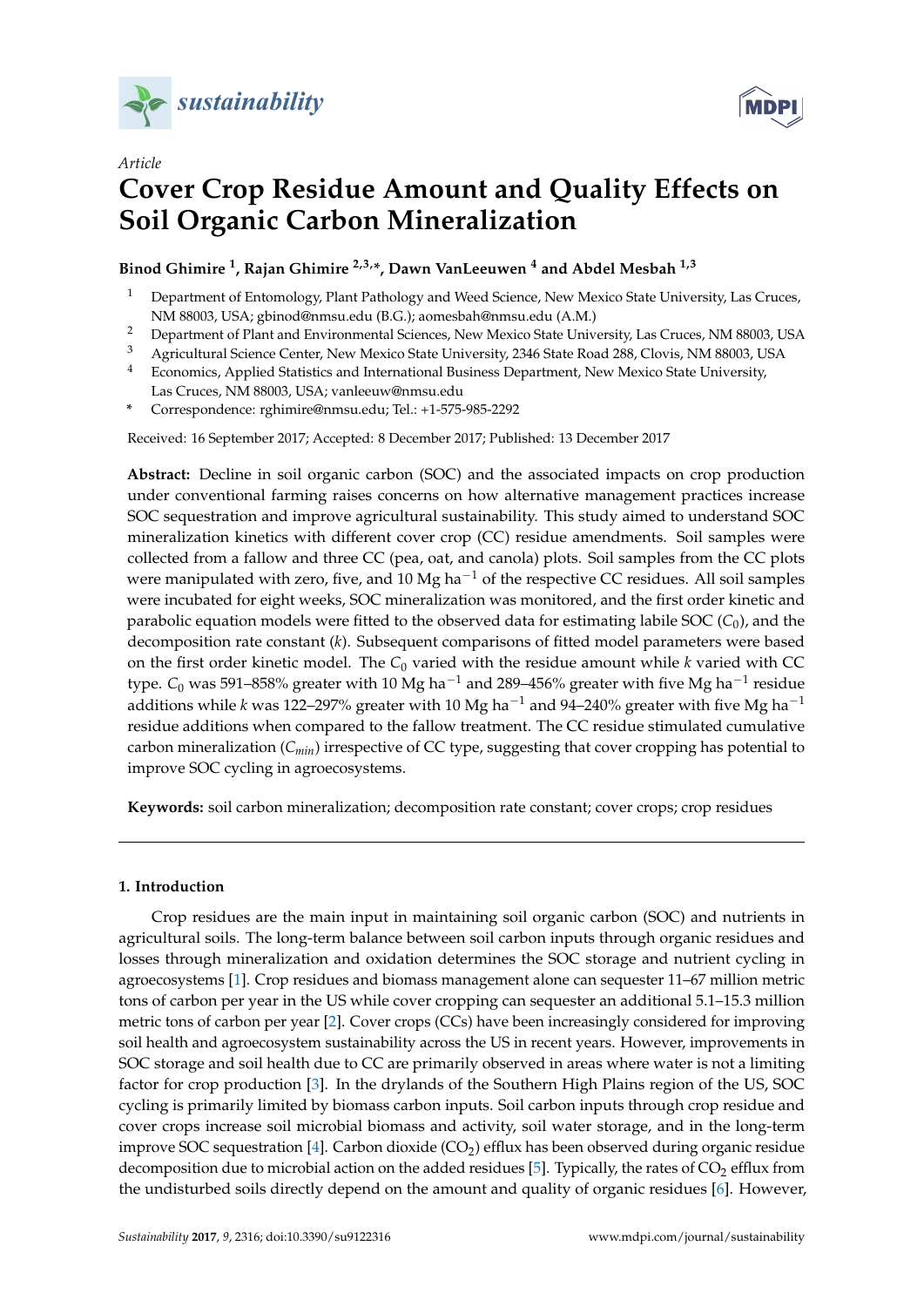lignin content, and the size of residue particles) strongly influences the residue decomposition rate [\[10\]](#page-11-9). There are discrepancies in the literature regarding the effects of soil type, amendments, environmental conditions, residue inputs, and tillage practices on SOC mineralization kinetics, which warrants further study [\[11](#page-11-10)[–15\]](#page-11-11).

Controlled experiments such as laboratory incubation studies hold environmental factors constant and help in understanding SOC mineralization kinetics with inputs of diverse residue quality and quantity [\[12\]](#page-11-12). In these studies, SOC mineralization kinetic models are used to estimate the *C*<sup>0</sup> where the labile pool SOC and *k*—the decomposition rate are constant. The *C*<sup>0</sup> represents the easily decomposable fraction of SOC that facilitates nutrient cycling and supports crop production. The decomposition rate constant is proportional to the initial amount of plant material added [\[16\]](#page-11-13), and is inversely related to the residence time of the substrate and measures the turnover period of carbon [\[17](#page-11-14)[,18\]](#page-11-15).

Fitting the observed cumulative SOC mineralization data in the kinetic models such as the first order kinetic equation can estimate the benefits of applying crop residues to the soil [\[19\]](#page-11-16) and the amount of mineralizable substrates available for decomposers following residue additions. This is specifically important for the water limited Southern High Plains ecosystems as soil moisture and carbon availability determine the SOC mineralization kinetics and soil carbon storage [\[20\]](#page-11-17). Crop residues not only provide ground cover and regulate soil temperatures, but also minimize soil moisture loss and support SOC sequestration [\[21\]](#page-12-0). The improved understanding of SOC dynamics and decomposition kinetics as indicated by *C*<sup>0</sup> and *k* under different quality and quantity of residue amendments can increase SOC storage and nutrient cycling, thereby increasing agricultural sustainability in the region. Therefore, the main objective of this study was to evaluate SOC mineralization with kinetic models under different CC residue types and application rates. The first hypothesis of this study was that *Cmin* increased with the addition of aboveground CC residue; the second hypothesis was that SOC mineralization kinetic models could predict the labile SOC pool and decomposition rate in semiarid soils.

## **2. Materials and Methods**

#### *2.1. Study Site and Treatments*

The study was conducted during summer 2016 at the New Mexico State University Agricultural Science Center, Clovis, NM, USA (34°35' N, 103°12' W, 1348 m elevation). The study site had a semiarid climate with a mean annual temperature of 15  $\degree$ C and a mean annual precipitation of 470 mm. More than 70% of the annual precipitation occurs between May and September. The soil is Olton clay loam (fine, mixed, superactive, thermic Aridic Paleustolls) according to USDA soil classification [\[22\]](#page-12-1).

The field experiment was established in February 2016 under an irrigation pivot. The study was laid out as a randomized complete block design with four treatments and three replications. The treatments in the field were fallow (no cover crop) and three cover crops: pea (*Pisum sativum* L.), oat (*Avena sativa* L.), and canola (*Brassica napus* L.). The plot size was 12.2 m × 18.9 m for each treatment. Cover crops were no-till planted in a previous year's sorghum (*Sorghum bicolor* L.) stubble and maintained for three months. The seeding rates for pea, oat, and canola were 22.4 kg ha<sup>-1</sup>,  $44.8$  kg ha $^{-1}$  and 2.3 kg ha $^{-1}$ , respectively. All cover crops were chemically terminated at the flowering stage of oat in May 2016 using a mixture of sharpen (a.i. saflufenacil 29.74%) at the rate of 0.15 L ha<sup>-1</sup> and glyphosate (N-phosphonomethyl glycine 53.8%) at the rate of 3.7 L ha<sup>-1</sup>. Fallow plots were sprayed with glyphosate (*N*-phosphonomethyl glycine 53.8%) and Sterling blue at the rate of 2.3 L ha<sup>-1</sup>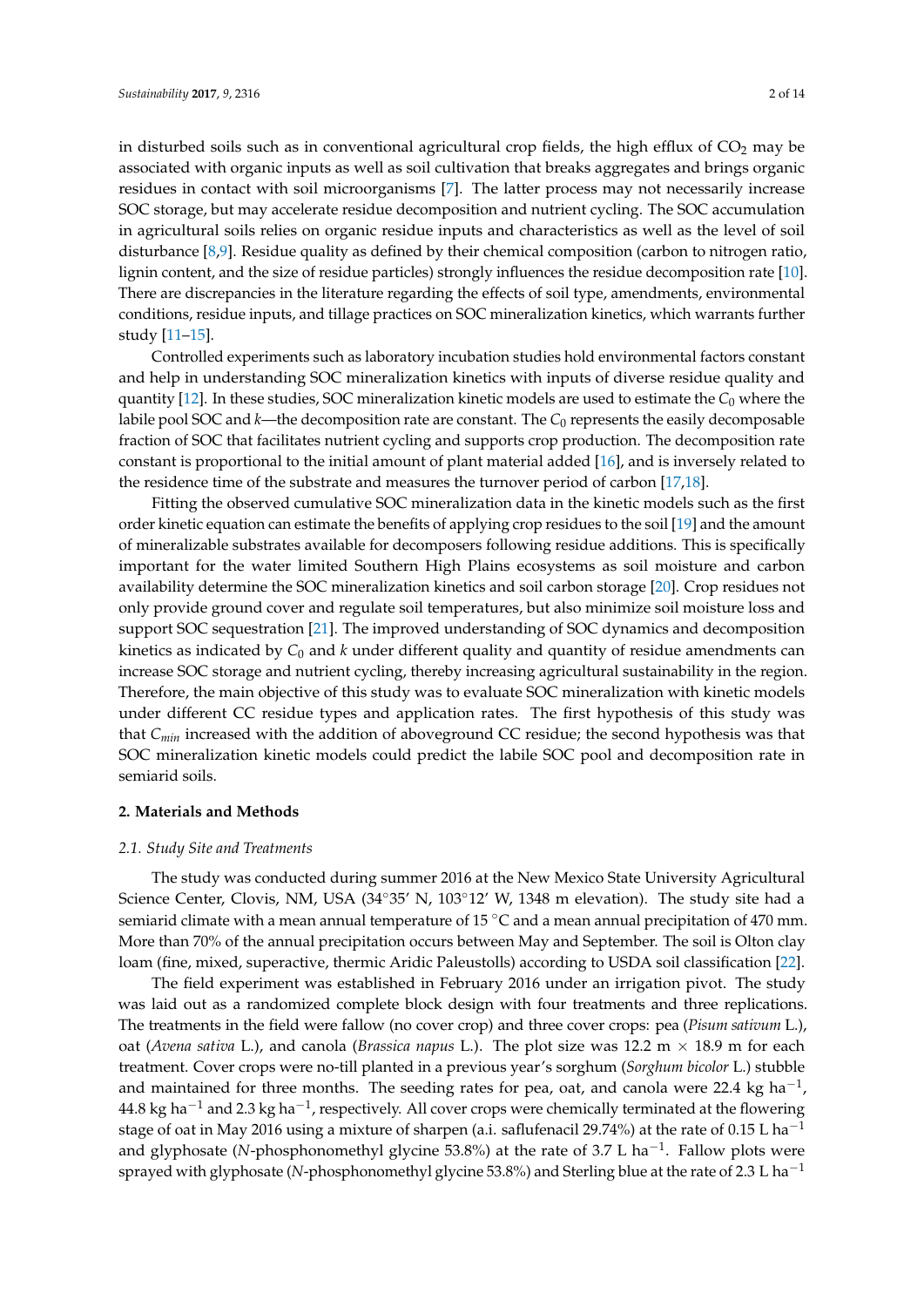and 0.75 L ha<sup>-1</sup>, respectively, to control weeds and did not have any crop during the time of the CC field experiment.

## *2.2. Cover Crop Biomass Sampling and Analysis*

The CC aboveground biomass samples were collected from a  $1-m<sup>2</sup>$  area using quadrants a day prior to CC termination. Three replicated samples were collected from the pea, oat, and canola plots to estimate the fresh biomass, and approximately 500 g of sub-samples were taken from each biomass sample, and oven dried at 65.5 ℃ for 72 h to calculate the dry biomass. Half of the air-dried samples were ground to pass through a 2-mm sieve using a grinder (Thomas-Wiley laboratory mill, model 4, Arthur H. Thomas Company, Swedesboro, NJ, USA). The ground samples were composited and sent to a commercial laboratory (Ward Laboratories, Inc., Kearney, NE, USA) for the analysis of biomass carbon, nitrogen, carbon to nitrogen ratio, and lignin content (Table [1\)](#page-2-0). The second half of the samples were ground to pass through a 5-mm sieve and used for the incubation study.

<span id="page-2-0"></span>**Table 1.** Summary of the biomass carbon, nitrogen, and lignin content of cover crop residue used for the incubation study.

| <b>Cover Crop</b> |      |      | Biomass Carbon $\binom{0}{0}$ Biomass Nitrogen $\binom{0}{0}$ Carbon to Nitrogen Ratio Lignin $\binom{0}{0}$ |      |
|-------------------|------|------|--------------------------------------------------------------------------------------------------------------|------|
| Pea               | 46.3 | 4.49 | 10.3                                                                                                         | 5.16 |
| Oat               | 46.1 | 2.53 | 18.2                                                                                                         | 2.85 |
| Canola            | 41.2 | 5.28 | 7.8                                                                                                          | 3.30 |

# *2.3. Soil Sampling and the Establishment of the Laboratory Experiment*

Soil samples were collected from five randomly selected spots within each treatment to a depth of 0–15 cm, homogenized, and composited by treatment in February 2016 for baseline soil characteristics. Similarly, soil samples were collected from each CC plot (including the fallow field) in May 2016 a day before cover crop termination, then were homogenized and composited by each plot and brought to the laboratory for further analysis.

In the laboratory, approximately 20 g subsamples were taken to estimate the soil water content and available soil nitrogen. The remainder of the samples were stored at  $4 °C$  in a refrigerator until the incubation setup was established for the SOC mineralization study. Laboratory analysis for the baseline soil properties included analysis of the soil particle size distribution, soil bulk density, SOC content, soil pH, and electrical conductivity (EC). Gravimetric soil water content, available soil nitrogen and phosphorus were also analyzed for the samples used in the incubation study.

Soil particle size distribution was determined by the hydrometer method [\[23\]](#page-12-2). Soil bulk density was determined by collecting three 2.3 cm diameter cores (15 cm depth) using a core sampler (Clements Associates Inc., Newton, IA, USA). The dry weight of the cores was estimated by oven drying soil samples at 105 °C for 24 h. The SOC content was analyzed by the dry combustion of 20 mg soils in a LECO CNS analyzer (Ellington and Associates, Inc., Houston, TX, USA). Soil pH and EC were determined on a 1:5 soil to water suspension using benchtop pH and conductivity meters [\[24\]](#page-12-3). Available soil nitrogen was analyzed by extracting 5 g of soil in 25 mL 1 M KCl, and measured as a sum of KCl extractable  $NO_3^-$  (nitrate) and  $NH_4^+$  (ammonium) in an automated flow injection Nitrogen Analyzer (Timberline Instruments, LLC, Boulder, CO, USA). The available phosphorous was analyzed by extracting 2.5 g of soil in 50 mL 0.5 M sodium bicarbonate and measured using the Olsen Phosphorous method [\[25\]](#page-12-4). Soil water content was determined by oven drying 10 g of field moist soil samples at 105 °C for 24 h.

Soil incubation setups were established on the refrigerated soil samples within three weeks of sample collection from the field. Thirty incubation setups (ten treatments  $\times$  three replications) were established using 20 g soils with and without cover crop biomass samples. Soil samples from the fallow plots were used as a control to monitor the amount of SOC mineralization without addition of CC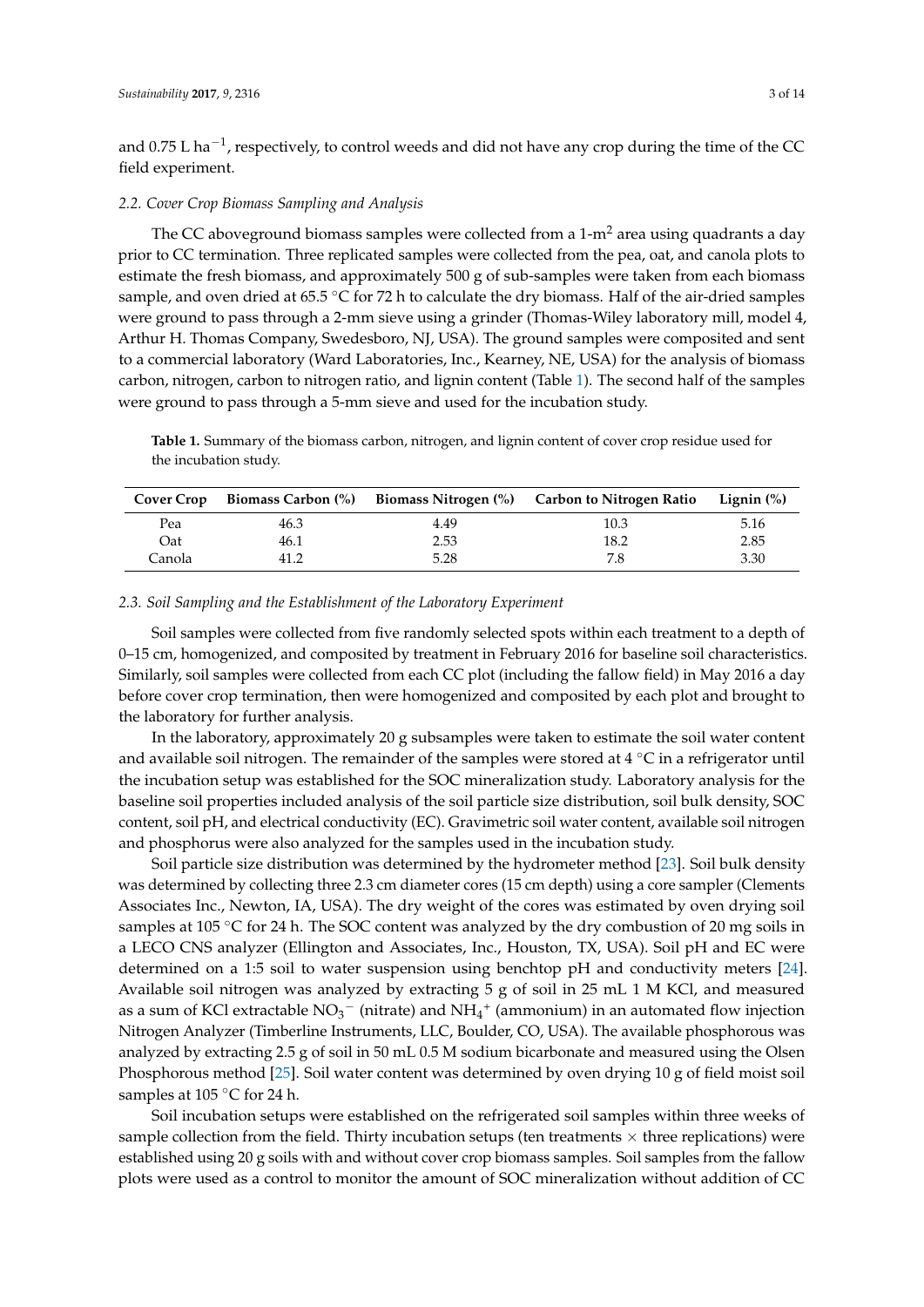residues. Soil samples from the canola, pea, and oat fields were incubated with 0 Mg ha $^{-1}$ , 5 Mg ha $^{-1}$ , and 10 Mg ha<sup> $-1$ </sup> of canola, pea, and oat residues, respectively. All soil samples were placed in plastic specimen cups and brought to a field capacity moisture  $\langle \sim 23\%$  gravimetric soil water content) by adding deionized water. Crop residues were added and mixed well with soil samples for CC residue added treatments. The amount of CC residue dry mass (g) needed in the residue addition treatments were calculated using a dry mass of soil, soil bulk density, and dry matter content of a CC biomass.

Each specimen cup was placed in a 1-L canning jar with a lid modified to hold a 1.5 cm long butyl rubber stopper. Each incubation jar was added to 5 mL of deionized water to maintain the relative humidity inside the jar. All jars were stored in a dark cabinet at room temperature (23.5  $\pm$  1 °C) with an air pressure of 1.01 atm. One blank jar (no soil) was incubated to monitor the background  $CO<sub>2</sub>$ concentration. From each jar, a headspace air sample was collected in a 35-mL syringe using a 22-gauge needle on a rubber stopper. The  $CO<sub>2</sub>$  enriched air samples were collected on days 1, 3, 6, 10, 14, 21, 30, 43, and 57 from the incubation jars. During each sampling, the  $CO<sub>2</sub>$  enriched air inside the jar was mixed thoroughly by plunging the syringe up and down three times, and a 35-mL aliquot was extracted from each incubation jar at the end. After each gas sampling, the lids were opened and the jars were thoroughly flushed with a vacuum air pump to re-equilibrate the  $CO<sub>2</sub>$  concentration and air pressure. All samples were then incubated again until the next reading. The specimen cups were weighed in two week intervals to determine the soil moisture loss, and the soil water content was brought to 23% by adding deionized water. The difference in headspace volume was accounted for by calculating the  $CO_2$ -C released from each treatment. The  $CO_2$ -C concentration in each sample was measured in an infrared gas analyzer (LICOR INC., Lincoln, NE, USA) calibrated at >98% precision, and SOC mineralization was calculated by subtracting the  $CO<sub>2</sub>$ -C concentration in the blank jar from the  $CO<sub>2</sub>-C$  concentration in the jar with soil samples.

#### *2.4. Soil Carbon Mineralization Kinetics*

The observed values of SOC mineralization (*Cmin*) over an eight-week incubation period were fitted with two models. The first model was a simple exponential model (first order kinetic model) described by only one pool of labile SOC  $(C_0)$  decomposing at a rate proportional to its concentration [\[26\]](#page-12-5), and the second model was a parabolic equation model that used empirical equitation to estimate the *Cmin* [\[27\]](#page-12-6).

$$
C_{min} = C_0 \left( 1 - e^{-kt} \right) \text{ (model 1)}.
$$

$$
C_{min} = C_0 t^k \qquad \text{(model 2)}
$$

where *Cmin* is the cumulative SOC mineralization; *C*<sup>0</sup> is the labile pool SOC (mg C kg−<sup>1</sup> ); *k* is the decomposition (first order) rate constant (day−<sup>1</sup> ); and *t* is the decomposition time in days. Both models consider that *Cmin* is described by *C*0, but the first order kinetic model tends to better fit the observed values where the experimental data approaches the asymptote. The parabolic model, on the other hand, continues to increase indefinitely and may provide a poor fit when the experimental data approaches the asymptote [\[28\]](#page-12-7).

## *2.5. Statistical Analysis*

The model parameters,  $C_0$  and *k*, were estimated by pooling the observed SOC mineralization data over three replications using Statistical Analysis System Proc Nlin software (SAS version 9.4, SAS Institute Inc., Cary, NC, USA, 2013). Proc Nlin fits non-linear regression models using an iterative method (Gauss Newton method), and produces least square estimates, mean square error (MSE) and other quantities associated with least square estimation. Both models were compared using Pearson's correlation coefficient (*r*) between the observed and predicted values, root mean square error (RMSE) [\[29\]](#page-12-8) and normalized root mean square error (NRMSE). The RMSE was estimated as a mean squared error between the model predicted values and the observed values obtained by taking the square root of the MSE obtained from the Proc Nlin analysis. The NRMSE is a RMSE value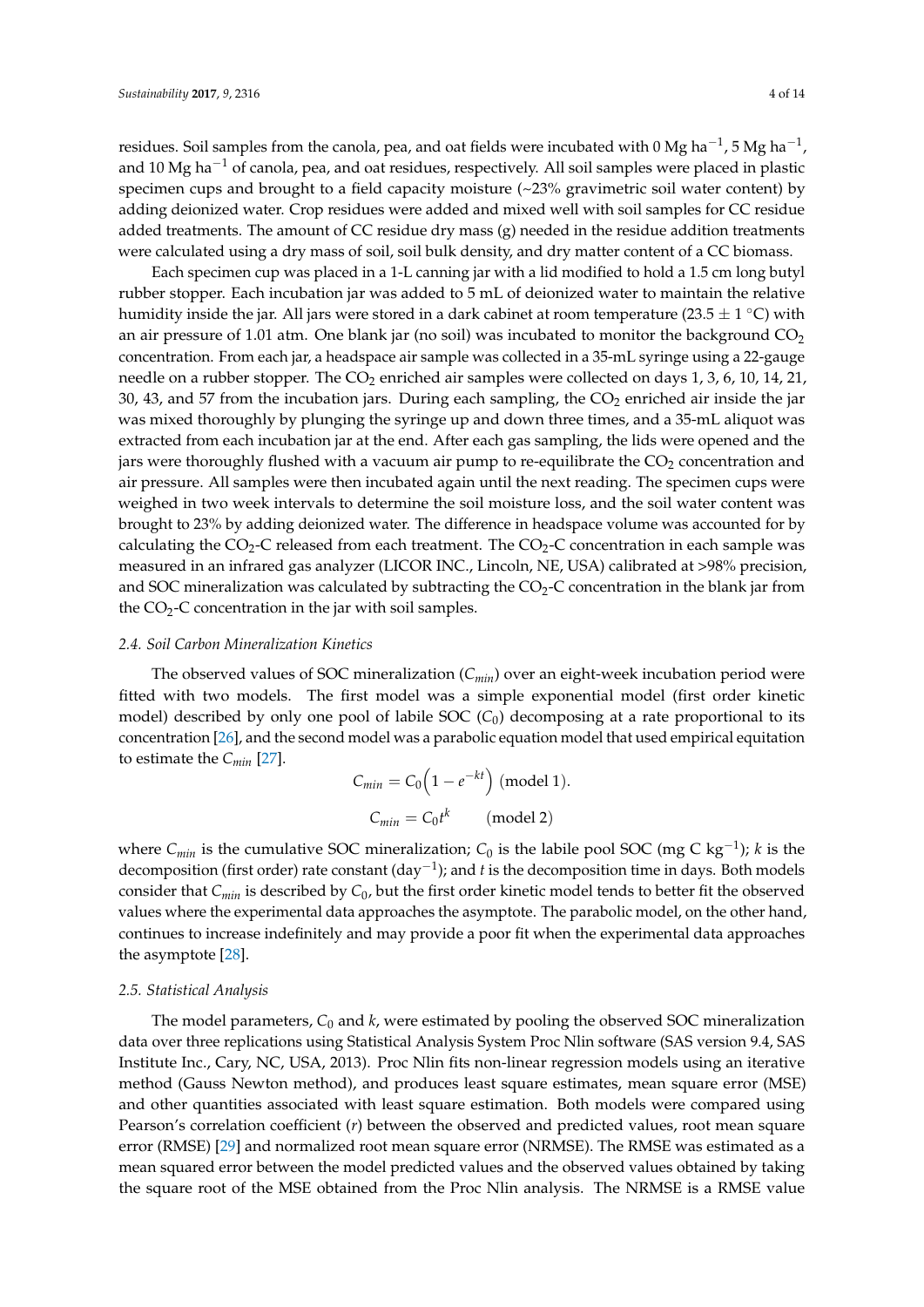standardized with the means of the observed values [\[30\]](#page-12-9). The best model fit has lower values of RMSE and NRMSE, and greater values of *r*. A secondary analysis based on fitting the nonlinear model to each individual replication was undertaken to allow for a formal comparison of the estimated parameters between treatments while appropriately acknowledging the Randomized Complete Block Design (RCBD) with only three experimental units using a general linear model (GLM) procedure in SAS (version 9.4, SAS Institute Inc., 2013). The secondary analysis used the values of *C*<sup>0</sup> and *k* estimated for each replication, with the exception of treatment P0, where one replication of P0 did not meet the convergence criteria to fit the model to estimate the respective values. The *Cmin* data was analyzed as a RCBD. Regression analysis was done between the observed cumulative SOC mineralization (*Cmin*) and predicted labile SOC pool (*C*0) within different CC residue addition treatments. All statistical analyses were performed at significant probability (*p*) < 0.05.

# **3. Results**

# *3.1. Cover Crop Biomass*

The carbon content in the pea and oat biomass was 12% greater than that in canola (Table [1\)](#page-2-0). The total nitrogen content was 77% and 108% greater in pea and canola, respectively, than in oat, resulting in a difference in carbon to nitrogen ratio of CC residues. The carbon to nitrogen ratio in oat was 77% greater than that in pea and 133% greater than that in canola. The lignin content was the least in oat, followed by canola and pea.

# *3.2. Basic Soil Properties*

The baseline soil analysis showed a particle size distribution of 43.7% sand, 21.5% silt, and 34.8% clay, SOC content ranged between 7.54 and 9.28 g kg<sup>-1</sup>, soil bulk density 1.10–1.30 g cm<sup>-3</sup>, soil pH 7.9–8.1, and electrical conductivity between 0.28 and 0.51 dS  $\mathrm{m}^{-1}$ . Soil water content was significantly lower in pea and oat than in fallow (Table [2\)](#page-4-0). Soil water content in canola, however, was not significantly different to that of fallow. Similarly, there was no significant difference in soil pH and EC among the treatments. Soil available nitrogen was significantly greater (40–47%) in fallow than in the CC plots, and the available phosphorous was significantly lower in the canola treatment than in fallow.

| Treatment | Soil Water Content (%)       | Available Nitrogen ( $kg \, ha^{-1}$ ) | Phosphorous (kg ha <sup>-1</sup> ) |
|-----------|------------------------------|----------------------------------------|------------------------------------|
| Fallow    | $13.1 + 0.67$ <sup>a,t</sup> | $20.1 + 2.45$ <sup>a</sup>             | $21.4 + 2.96$ <sup>a</sup>         |
| Pea       | $10.5\pm0.40$ b              | $11.9 \pm 0.81$ <sup>b</sup>           | $15.9\pm2.35$ a,b                  |
| Oat       | $11.3 \pm 0.26$ b            | $11.3\pm0.86$ b                        | $17.7 \pm 5.36$ a,b                |
| Canola    | $11.9 \pm 0.10^{a,b}$        | $10.5 \pm 0.90^{\mathrm{b}}$           | $14.7 \pm 3.51$ b                  |

<span id="page-4-0"></span>**Table 2.** Summary of the basic soil properties of the soil samples used for laboratory incubation.

 $<sup>†</sup>$  Data in the table are means  $\pm$  standard error. Values followed by the same lowercase letter indicate no significant</sup> difference between treatments (*p* < 0.05).

# *3.3. Cumulative Soil Organic Carbon Mineralization*

The addition of CC residues significantly influenced the cumulative SOC mineralization, the *Cmin* (Figure [1\)](#page-5-0). There was a linear increase in *Cmin* with the amount of residue added, suggesting that *Cmin* was dependent on the amount of residue input. It was significantly greater in all treatments with CC residue additions (CN5, P5, O5, CN10, P10, O10) when compared to CC treatments with no residue additions (CN0, P0, O0) as well as fallow. The *Cmin* was 643%, 721%, and 967% greater in CN10, P10, and O10 when compared to CN0, P0, and O0, respectively. Similarly, *Cmin* was 328%, 326%, and 517% greater in CN5, P5, and O5 when compared to CN0, P0, and O0 respectively. Doubling the rate of CC residue addition increased *Cmin* by 74%, 93%, and 73% for canola, pea and oat, respectively. Among the residue types, *Cmin* was significantly greater with pea than canola at 10 Mg ha−<sup>1</sup> . However, there was no significant difference in *Cmin* between the different CC types at lower rates of residue addition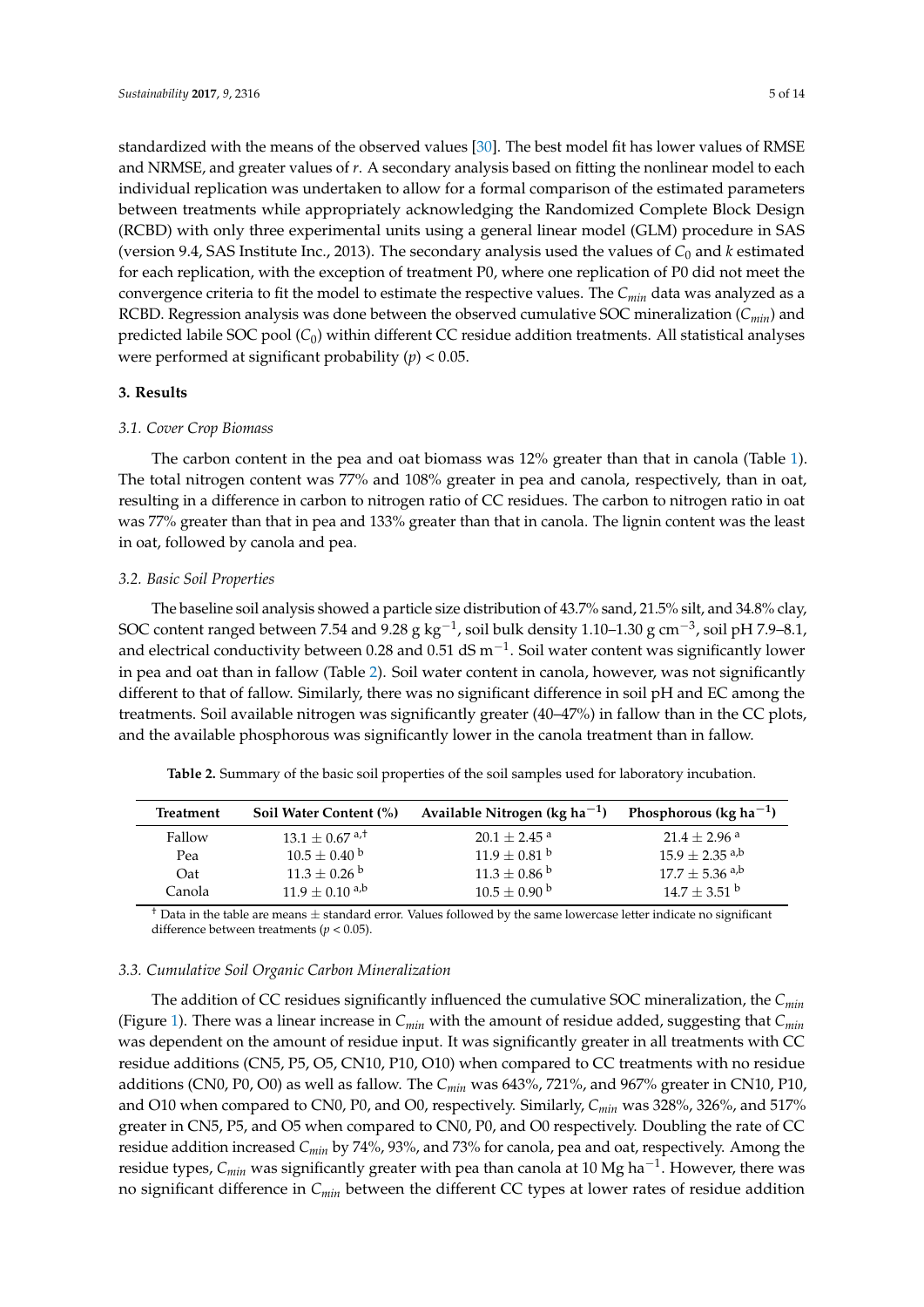treatments. Similarly, there was no significant difference in the cumulative SOC mineralization between no CC residue added treatments and fallow plots. *Cmin* was 472%, 453%, and 486% greater in CN5, P5 *Sustainability* **2017**, *9*, 2316 6 of 14 and O5 while it was 892%, 966% and 914% greater in CN10, P10 and O10, respectively, when compared to fallow.

<span id="page-5-0"></span>

Figure 1. Cumulative soil organic carbon mineralization  $(C_{min})$  during the eight-week incubation study. Treatments were fallow and canonical peak, pea, and oat residue addition at  $(2N)$ study. Treatments were fallow and canola, pea, and oat residue addition at 0 Mg ha<sup>-1</sup> (CN0, P0, O0),  $5\, {\rm Mg}$  ha $^{-1}$  (CN5, P5, O5), and 10 Mg ha $^{-1}$  (CN10, P10, O10). Bars above the mean are mean  $\pm$  standard error ( $n = 3$ ). Mean separated by the same lowercase letters are not significantly different at  $p < 0.05$ .

# 3.4. Soil Organic Carbon Mineralization Kinetics

Crop residue amendments apparently stimulated the cumulative flux of CO<sub>2</sub> during the eight weeks of incubation. The SOC mineralization followed a curvilinear pattern. The first order kinetic  $r$  regular periodic periodic periodic continuous increase in  $\mathcal{L}_{\text{C}}$  showed a control  $\mathcal{L}_{\text{C}}$  showed in SOC minoralization, with a cood fit (Figure 2) model as well as curvilinear model predicted SOC mineralization with a good fit (Figure [2\)](#page-6-0). Model 1 and 2 revealed to Model 1 and 2 revealed to Model 1 and 2 revealed to Model 1 and 2 revealed to Model 1 and 2 revealed to showed a high mineralization rate for the first 10 days, followed by a tendency to level off for the remaining period of incubation, whereas Model 2 showed a continuous increase in SOC mineralization throughout the study (Model 2). The observed data fitted to Models 1 and 2 revealed contrasting results  $p_{\text{max}}$  of the estimated personsters  $(C, \text{and } k)$  between the two models  $(\text{Table 2})$  by for the values of the estimated parameters  $(C_0$  and *k*) between the two models (Table [3\)](#page-7-0), but showed a similar trend in SOC mineralization. Greater values of  $C_0$  were observed for Model 1 than for Model 2, irrespective of the treatment. The response was opposite for *k*. Among the parameters used for the model comparisons, *r* ranged from 0.93 to 0.98 for Model 1 while it ranged from 0.93 to 0.97 for  $\frac{1}{2}$  The NIDMCE we used from 8.64 to  $25.4$  for Model 1 and 12.2.22.2 for Model 2. Nothing Model 2. The NRMSE ranged from 8.64 to 25.4 for Model 1 and 12.3–22.3 for Model 2. Neither of these models best fit across all treatments; however, the first order kinetic model (Model 1) explained the results better where the observed *Cmin* data approached an asymptote. The parabolic model generally continued to increase indefinitely [\[28\]](#page-12-7), and may not approach an asymptote. Therefore, we used Model 1 for subsequent comparisons of treatments. Model 1 also had lower RMSE and NRMSE values and a higher *r* value in treatments with residue addition.

A comparison of  $C_0$  and  $k$  between the different CC residue treatments using Model 1 revealed that  $C_0$  and *k* was dependent on the amount and type of CC residue added to the soil (Figure [3\)](#page-7-1). The  $C_0$ was significantly greater for treatments with residue added at the rate of 10 Mg ha $^{-1}$  than at 5 Mg ha $^{-1}$ and 0 Mg ha<sup>-1</sup> residue addition and fallow. Similarly,  $\mathcal{C}_0$  was significantly greater with treatments at 5 Mg ha $^{-1}$  residue addition when compared to no residue addition treatments and fallow. The  $\mathcal{C}_0$ was 591–858% greater in the 10 Mg ha<sup>-1</sup> CC residue addition treatments than in the no CC residue treatments. The  $C_0$  was 72–94% greater in the 10 Mg ha<sup>-1</sup> CC residue addition treatments than in the 5 Mg ha<sup>-1</sup> CC residue addition treatments. Similarly,  $C_0$  was 289–456% greater in the 5 Mg ha<sup>-1</sup> CC residue addition treatments than the no CC residue addition treatments. However, there was no significant difference in *C*<sup>0</sup> between no residue-treated soils and fallow. Within the same rate of residue addition, there was no significant difference in *C*<sup>0</sup> between the different CC types. In contrast, such an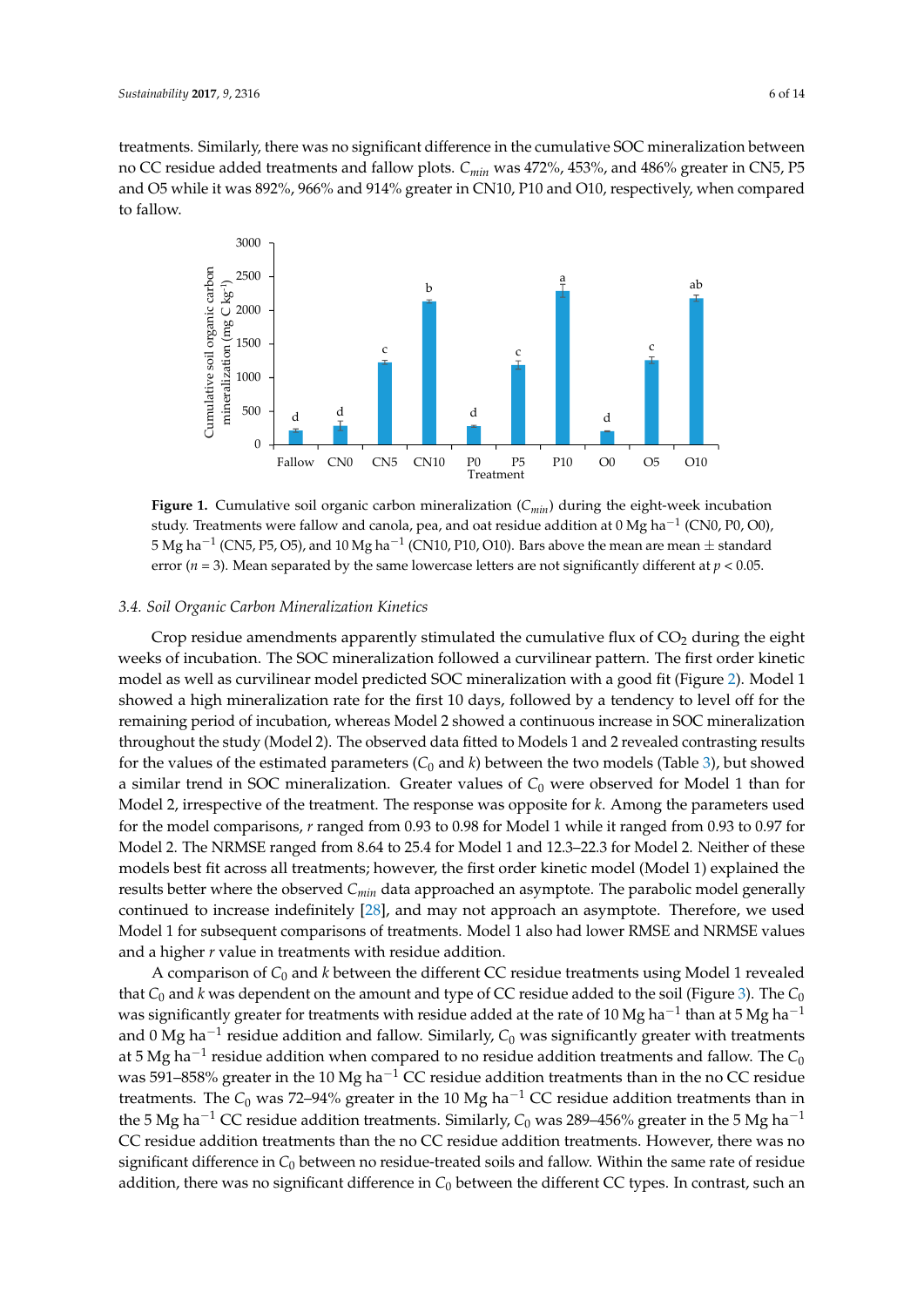increasing trend was not observed with the decomposition rate constant (*k*). No significant difference in the values of *k* was observed when the amount of CC residue was doubled within the same CC type. However, the *k* values were significantly greater with treatments at 5 Mg ha−<sup>1</sup> and 10 Mg ha−<sup>1</sup> when compared to no CC residue addition treatments and fallow. Furthermore, it was 122–297% greater with the 10 Mg ha<sup>-1</sup> CC residue addition treatments and 94–240% greater with the 5 Mg ha<sup>-1</sup> CC residue addition treatments in comparison to the no residue addition treatments. Additionally, *k* was significantly greater in pea and canola when compared to oat at both 5 Mg ha<sup>-1</sup> and 10 Mg ha<sup>-1</sup> residue addition. No significant difference was observed for the values of *k* under no residue treated soil and no CC treated fallow.

<span id="page-6-0"></span>

Figure 2. Predicted cumulative soil organic carbon mineralization  $(C_{min})$  with the first order kinetic model (Model 1) and parabolic equation model (Model 2) in a fallow and canola, pea, and oat cover crop residue addition at 0 Mg ha $^{-1}$  (CN0, P0, O0), 5 Mg ha $^{-1}$  (CN5, P5, O5), and 10 Mg ha $^{-1}$  (CN10,  $P10, O10$ ) treatments.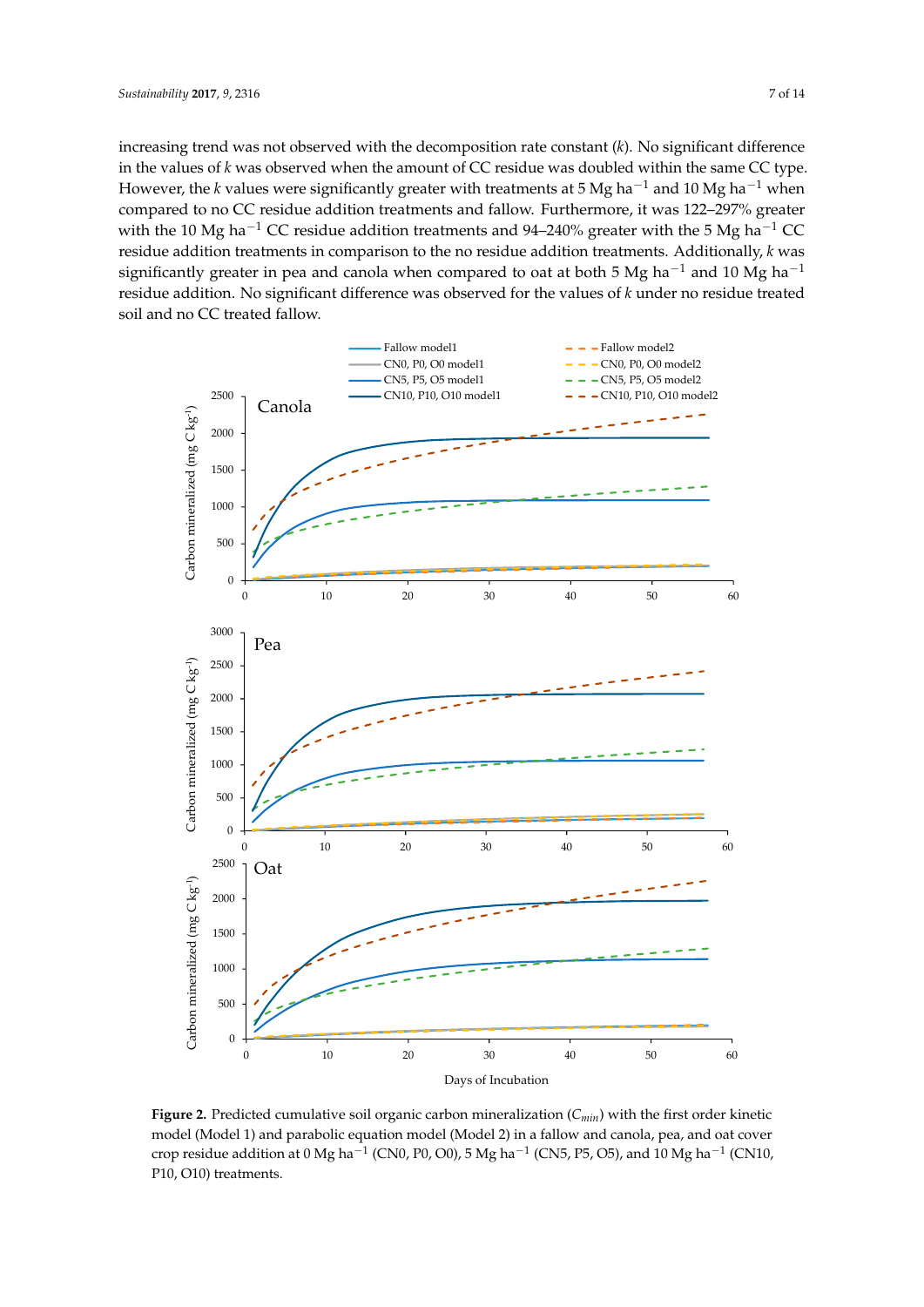<span id="page-7-0"></span>**Table 3.** Model parameters  $(C_0$  and  $k$ ), correlation coefficient  $(r)$ , root mean square error (RMSE), and normalized root mean square error (NRMSE) estimated by Model 1 (first order kinetic model) and Model 2 (parabolic equation model) for fallow and different rates (0 Mg ha<sup>-1</sup>, 5 Mg ha<sup>-1</sup>, and 10 Mg ha<sup>-1</sup>) of canola, pea, and oat residue addition treatments in a soil organic carbon the mineralization study. The *C*<sub>0</sub> was 72–94% greater in the 10 Mg has 72–94% greater in the 10 Mg has 72–94% greatments than in the 10 Mg has 72–94% greatments than in the 10 Mg has 72–94% greatments than in the 10 Mg

| Models                   |              | Parameter Fallow (F) | <b>Treatment</b> |                 |             |                |                |            |                |           |                 |
|--------------------------|--------------|----------------------|------------------|-----------------|-------------|----------------|----------------|------------|----------------|-----------|-----------------|
|                          |              |                      | CN <sub>0</sub>  | CN <sub>5</sub> | <b>CN10</b> | P <sub>0</sub> | P <sub>5</sub> | <b>P10</b> | O <sub>0</sub> | <b>O5</b> | O <sub>10</sub> |
| Model 1                  | $C_0$        | 233                  | 277              | 1091            | 1938        | 340            | 1067           | 2074       | 193            | 1147      | 1979            |
|                          | k            | 0.03                 | 0.05             | 0.18            | 0.18        | 0.02           | 0.14           | 0.16       | 0.05           | 0.09      | 0.11            |
|                          | r            | 0.960                | 0.78             | 0.970           | 0.98        | 0.95           | 0.94           | 0.97       | 0.95           | 0.97      | 0.97            |
|                          | <b>MSE</b>   | 372                  | 678              | 6064            | 12,984      | 774            | 13.249         | 25,773     | 368            | 9490      | 19.798          |
| $(C = C_0 (1 - e^{-kt})$ | <b>RMSE</b>  | 19.29                | 26               | 77.9            | 114         | 27.8           | 115            | 160        | 19.2           | 97.4      | 141             |
|                          | <b>NRMSE</b> | 22.9                 | 19.3             | 10.4            | 8.64        | 25.4           | 16.6           | 11.6       | 22.1           | 14.5      | 11.7            |
|                          | $C_0$        | 14.2                 | 27.4             | 389             | 691         | 18.9           | 325            | 688        | 21.6           | 257       | 495             |
| Model 2                  | k            | 0.62                 | 0.51             | 0.29            | 0.29        | 0.65           | 0.33           | 0.31       | 0.54           | 0.39      | 0.38            |
|                          | r            | 0.96                 | 0.78             | 0.94            | 0.94        | 0.96           | 0.93           | 0.94       | 0.96           | 0.97      | 0.97            |
|                          | <b>MSE</b>   | 290                  | 603              | 11,545          | 38.955      | 595            | 14.401         | 47.699     | 239            | 8070      | 21,796          |
| $(C = C_0 \times t^k)$   | <b>RMSE</b>  | 17                   | 24.6             | 107             | 197         | 24.4           | 120            | 218        | 15.5           | 90        | 148             |
|                          | <b>NRMSE</b> | 20.3                 | 18.2             | 14.4            | 14.9        | 22.3           | 17.3           | 15.7       | 17.8           | 13.4      | 12.3            |

<span id="page-7-1"></span>

Figure 3. Comparison of the labile soil organic carbon pool  $(C_0)$ ; and the decomposition rate constant  $(k)$ values between fallow and canola, pea, and oat residue addition at 0 Mg ha<sup>-1</sup> (CN0, P0, O0), 5 Mg ha<sup>-1</sup> (CN5, P5, O5), and 10 Mg ha<sup>-1</sup> (CN10, P10, O10) treatments. Bars above the mean are mean  $\pm$  standard error. Mean separated by the same letters are not significantly different at  $p < 0.05$ .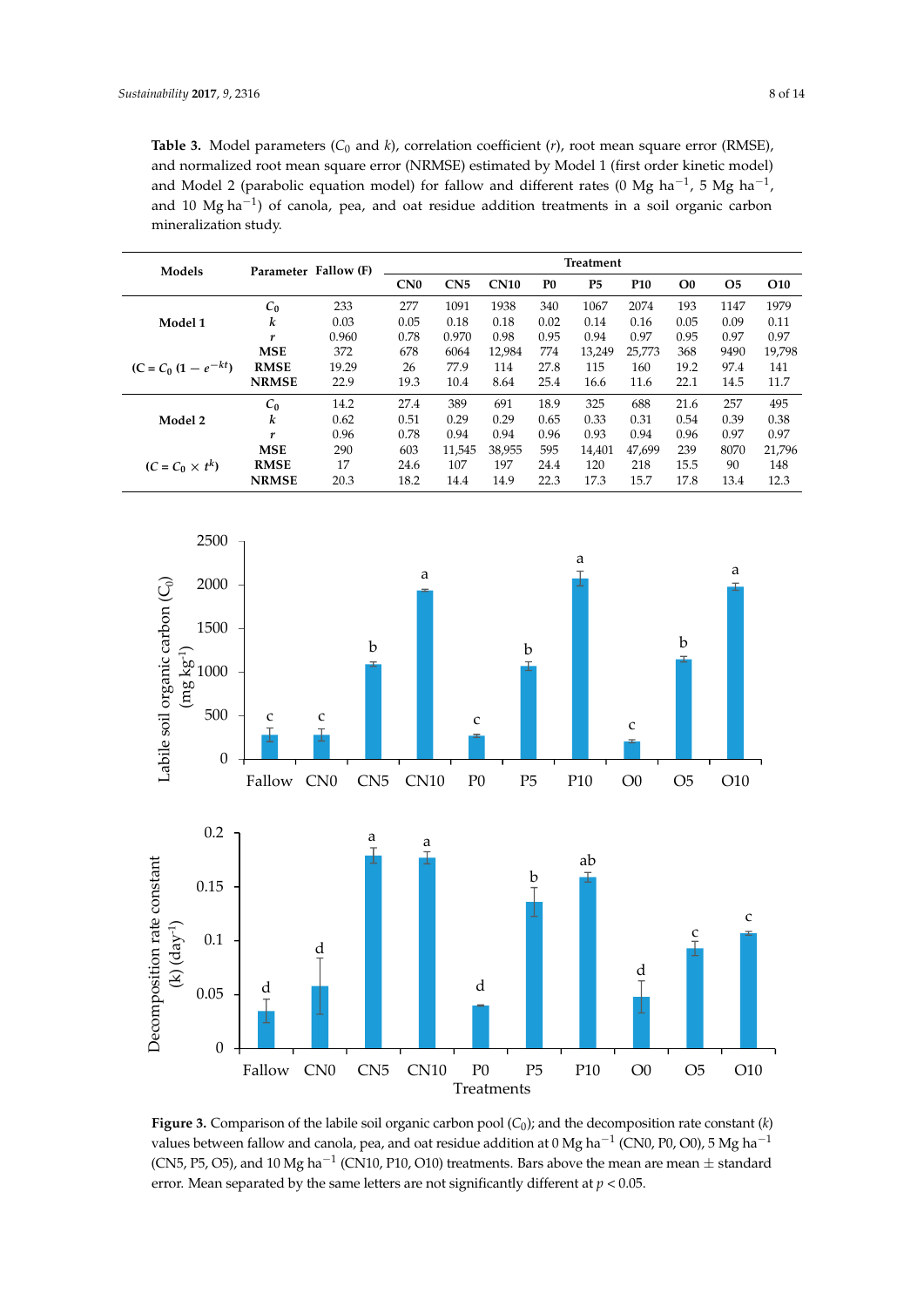<span id="page-8-0"></span>The regression analysis of the *C<sub>min</sub>* (observed) with the *C*<sub>0</sub> (predicted) with Model 1 showed significant relations between  $C_0$  and  $C_{min}$  across treatments with residue addition (Figure 4[\). T](#page-8-0)he slope from this regression suggested that approximately 103%, 80%, and 84% of  $C_{min}$  was derived from the labile pool of SOC under 0, 5, and 10 Mg ha<sup>-1</sup> CC residue addition, respectively.



Figure 4. Relationship between the observed cumulative soil organic carbon mineralization ( $C_{min}$ ) and predicted labile SOC (C<sub>0</sub>) using Model 1 under (a) 0 Mg ha<sup>-1</sup>; (b) 5 Mg ha<sup>-1</sup>; and (c) 10 Mg ha<sup>-1</sup> CC residue addition during the eight week SOC mineralization study. residue addition during the eight week SOC mineralization study.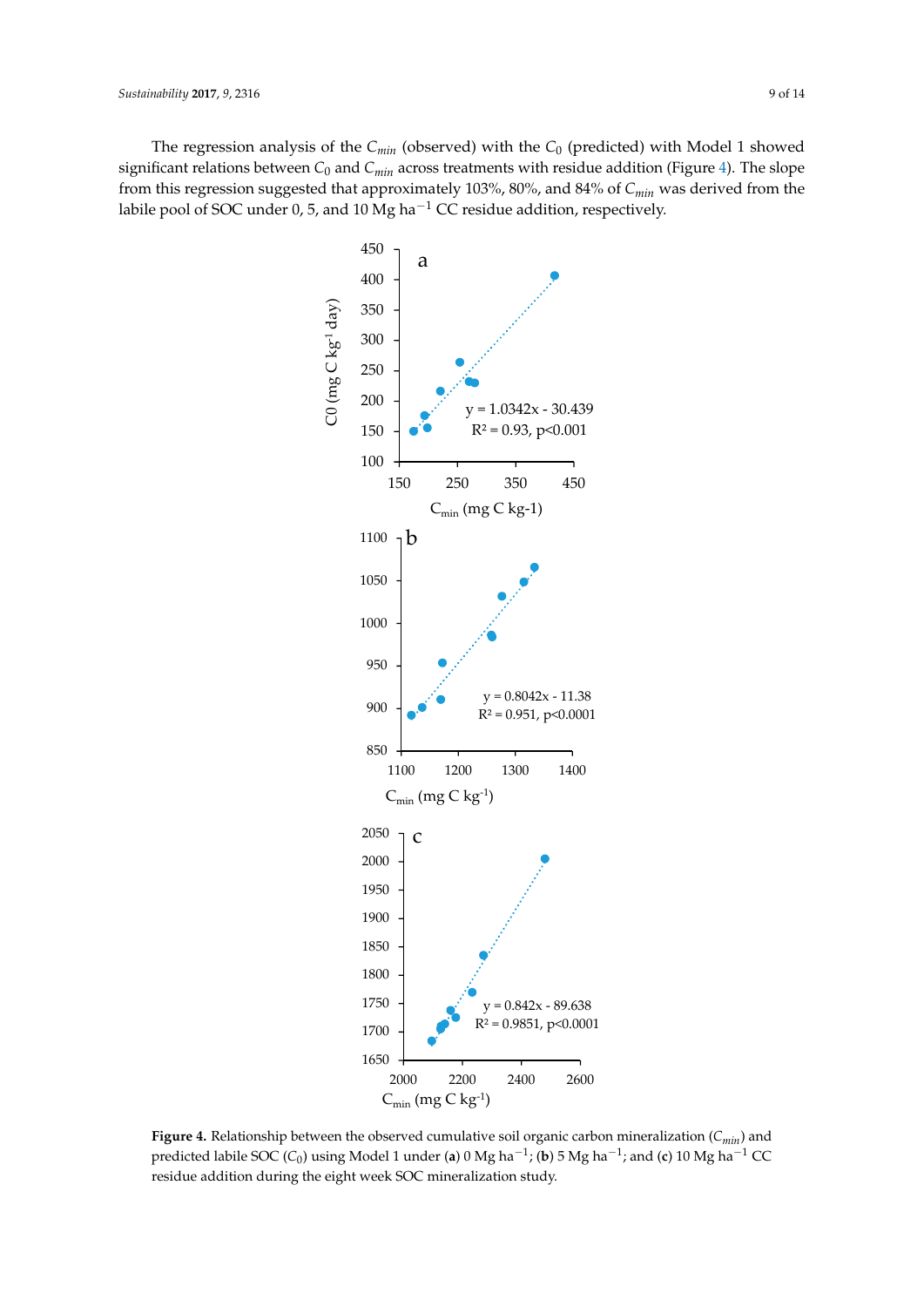## **4. Discussion**

The results of this study supported our hypothesis that SOC mineralization characteristics varied between CC residue types and application rates. We observed a rapid rate of SOC mineralization in the first few weeks of incubation, irrespective of the CC residue type and amount. This suggested that the rapid breakdown of labile substrates such as organic acids, amino acids, and simple sugars in the first few weeks of residue addition was followed by a gradual decrease in SOC mineralization in the later weeks. These results agreed with previous studies [\[31](#page-12-10)[–33\]](#page-12-11) and suggested that labile organic matter decomposed rapidly and produced a large flux of  $CO<sub>2</sub>$  in the first few weeks of incubation [\[34\]](#page-12-12). The recalcitrant fraction of SOC such as lignin, cellulose, etc. decomposed slowly and produced a small  $CO<sub>2</sub>$  fluxes over a long time [\[35\]](#page-12-13).

A comparison between these two models revealed similar values for the fit statistics. Higher *r* values and lower RMSE and NRMSE for treatments with CC residue addition treatments in Model 1 and lower *r* values and higher RMSE and NRMSE values in Model 2 suggested that neither model was ideal in describing the decomposition characteristics of CC residues in this study. However, the parameters  $(C_0$  and  $k)$  estimated by Model 1 were consistent with the results from previous SOC mineralization studies [\[11,](#page-11-10)[36\]](#page-12-14), and the model was able to better explain the results where the observed *Cmin* data approached an asymptote. The parabolic model generally continued to increase indefinitely, and was not expected to asymptote [\[28\]](#page-12-7). Therefore, selecting a model for studying SOC mineralization characteristics should be based on the objective of the study, residue type used, observed decomposition trend, and model fit parameters. In this study, Model 1 was selected for the comparisons of estimated parameters between residue type and rate treatments.

While  $C_{min}$  was influenced by both the quantity and quality of CC residues, the difference was greater in magnitude between the residue rates than between the residue types, suggesting that soil microbial activity increased with the increase in CC residue input. The increased *Cmin* with CC residue addition at higher rates might have been due to the presence of a large amount of readily available biological substrates for microbial activity. Soil respiration increased by 33.5% when the rate of corn residue addition was doubled and reduced by 81% when corn residue was removed from a no-till field  $[4]$ . Similarly, soil  $CO<sub>2</sub>$  efflux was up to 8.5 times greater with the addition of straw than without. However, a higher *Cmin* in soils amended with a higher rate of residue addition also occurred due to the positive priming of already existing organic matter if there was a limited nitrogen environment [\[37](#page-12-15)[,38\]](#page-12-16). Therefore, greater mineralization does not necessarily mean a higher rate of SOC sequestration. Further research may confirm the priming effects of CC residues. The results of this study suggested that increased carbon supply under a greater amount of residue addition may have stimulated microbial activities and increased SOC mineralization [\[39\]](#page-12-17). In a study comparing crop residue management for diverse soil quality indicators, microbial biomass carbon was reduced to 330 mg C kg $^{-1}$  when corn residue was removed in comparison to 696 mg C kg $^{-1}$  in soil where normal corn residue was maintained, and 1060 mg C kg $^{-1}$  in soil where corn residue was doubled [\[4\]](#page-11-3). However, the increase in microbial biomass and fungal to bacterial ratios were strongly positively correlated with substrate availability (dissolved organic carbon) and quality (carbon to nitrogen ratio of dissolved substrates) [\[40\]](#page-12-18). Although we did not measure microbial biomass in this study, the response of SOC mineralization with the CC residue additions strongly support the increase in microbial activity and SOC cycling with CC residue addition.

There was no difference in SOC mineralization between the fallow and no CC residue addition (e.g., CN0, P0, O0) treatments, and the *Cmin* was low when compared to residue added treatments suggesting that SOC mineralization under these treatments was potentially limited by microbial substrate availability. Hot, dry agroecosystems such as the Central and the Southern High Plains of the USA are often limited by biomass carbon inputs and readily available microbial substrates, which leads to smaller microbial biomass and activity [\[41\]](#page-12-19). No significant difference in *Cmin* between these treatments also suggests that carbon inputs from aboveground biomass play an important role in SOC dynamics in highly depleted agroecosystems. An improved understanding of the role of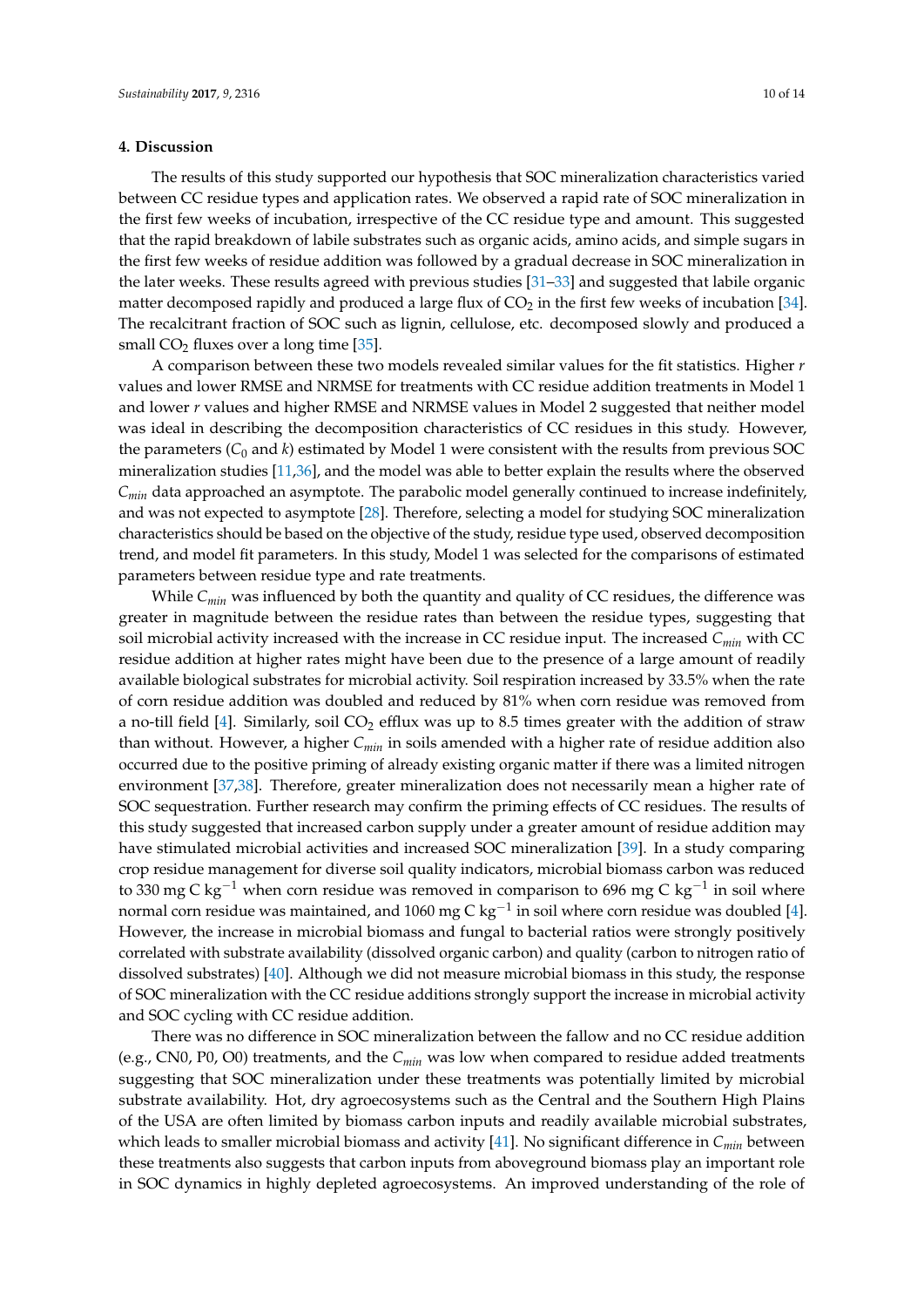aboveground biomass on SOC mineralization is especially important in semiarid soils with very low SOC content (<1%) such as the drylands of the Southern High Plains region because agroecosystems in these types of environment are often carbon limited. The roots were present in samples with no CC residue addition, which could supply biomass carbon inputs. However, studies have shown that roots decompose more slowly than aboveground plant parts, leading to a smaller *Cmin* value [\[42\]](#page-12-20).

Legume CC residues typically decompose faster than grass CC residues, and contribute to SOC cycling and sequestration [\[43](#page-12-21)[,44\]](#page-12-22). In line with these observations, we found a greater decomposition rate constant '*k*' with pea than with the oat residue addition. Grasses are composed of more recalcitrant materials than legume and brassica. Legume and brassica residues, on the other hand, have greater nitrogen and bioavailable carbon pools like lower cellulose, hemicellulose, and acid soluble lignin [\[10\]](#page-11-9). Studies have shown that residue quality plays a greater role than residue quantity on SOC sequestration and associated agroecosystem services and functions [\[10](#page-11-9)[,11](#page-11-10)[,34\]](#page-12-12). The cumulative SOC mineralization (*Cmin*) for oat, however, was intermediate between pea and canola while being significantly greater in pea than in the canola residue. This suggests a difference in microbial carbon use efficiency under different residue types. Soils with greater microbial carbon use efficiency and nutrient availability are often reported to have greater SOC sequestration [\[40\]](#page-12-18). Green and Blackmer [\[45\]](#page-13-0) found that the decomposition rate constant per unit carbon was independent of the quantity of residue added under both field and laboratory conditions, instead, it was influenced by residue quality. In this study, canola residue had the lowest, and oat residue had the highest carbon to nitrogen ratio while the observed *Cmin* was greatest with the addition of pea residue. Despite these differences, CC residues increased SOC mineralization, an index of soil microbial activity associated with SOC and nutrient cycling. Further research may confirm the amount of residue needed to improve SOC sequestration under diverse CC residues and their quality traits. This study emphasized the need for cover cropping and CC residue addition to improve SOC cycling. An increase in decomposition rate constant '*k'* up to 5 Mg ha<sup>-1</sup> and no difference between the 5 Mg ha<sup>-1</sup> and 10 Mg ha<sup>-1</sup> residue addition treatments suggest the need for at least 5 Mg ha<sup> $-1$ </sup> of residue to maintain SOC in these types of hot, dry agroecosystems.

# **5. Conclusions**

SOC mineralization is a function of residue inputs and quality. This study elucidated SOC dynamics with CC residue additions in the context of apparent incoherencies in the SOC mineralization kinetics of diverse crop residues. The results of this study revealed that amending soil with a higher rate of crop residue increased potential carbon mineralizable, an indicator of labile soil organic matter. The first order kinetic model could describe the decomposition characteristics of the crop residues. Large pools of easily decomposable carbon in canola and pea reflected the quick turnover of these residues, which are crucial for nutrient cycling and availability to the subsequent crop. In contrast, oat had a relatively slower decomposition rate and its residue could provide soil cover for a long time. The results of this study suggested that the choice of the cover crops affected SOC mineralization and nutrient cycling in agroecosystems. Long-term field studies into cover cropping and their residue decomposition in semiarid agroecosystems may help in developing management strategies that best optimize nutrient cycling and support crop production. In the semi-arid agroecosystems of the Southern High Plains and other similar regions, management options that consider diverse cover crops and increases in the amount of residue returned to soils can increase SOC accumulation and improve agricultural sustainability.

**Acknowledgments:** Funding for this research was provided by the New Mexico State University Agricultural Experiment Station and the Agricultural Science Center at Clovis. The research was partially supported by Project # 2016-68007-25066 of the USDA National Institute for Food and Agriculture's Agriculture and Food Research Initiative.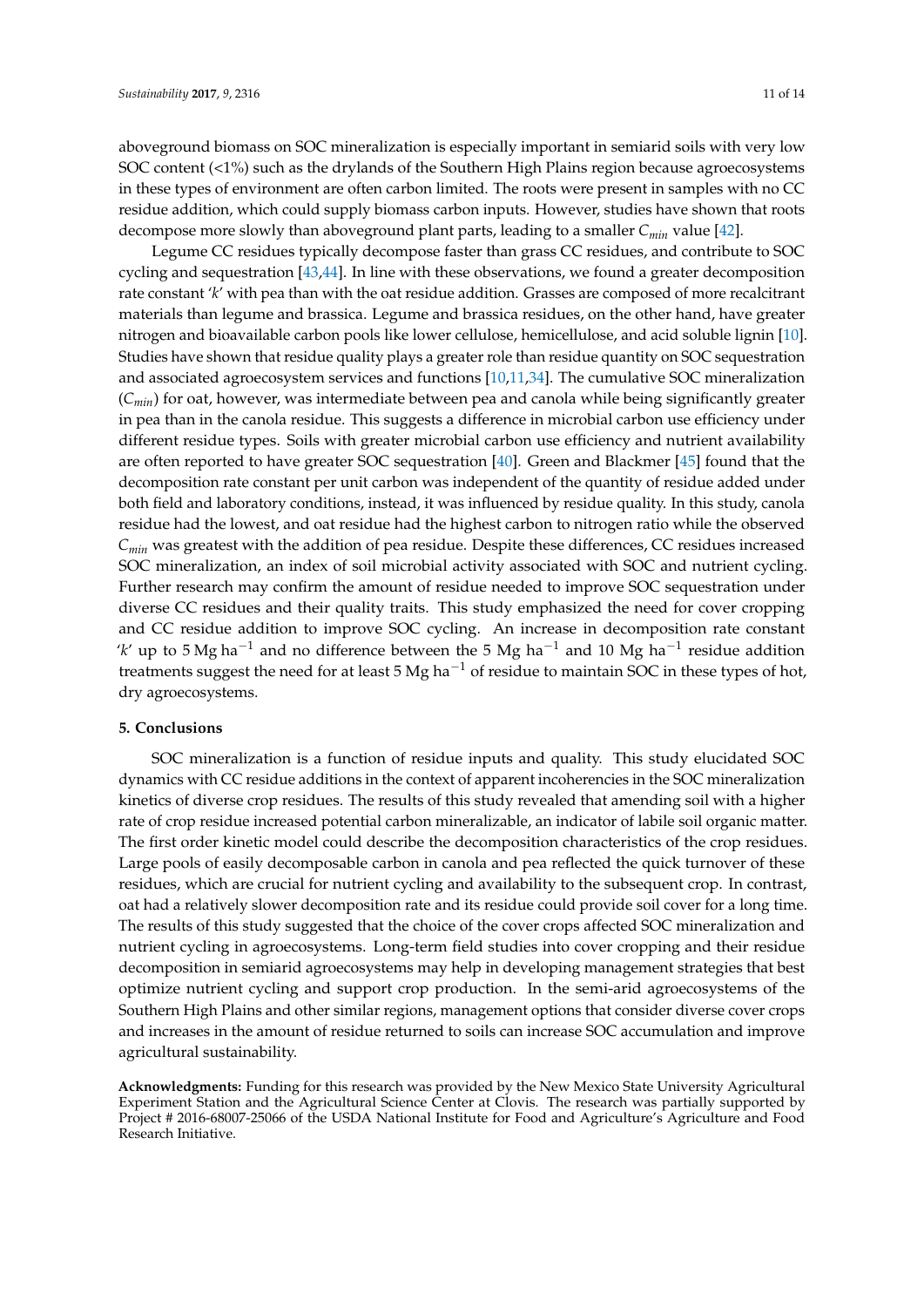**Author Contributions:** R.G. Conceived and designed the experiments; B.G. performed the experiments; B.G., D.V. and R.G. analyzed the data; A.M. and R.G. contributed reagents/materials/analysis tools; B.G. and R.G. wrote the paper, A.M. and D.V. reviewed, and all authors revised the manuscript.

**Conflicts of Interest:** The authors declare no conflict of interest. The funding sponsors had no role in the design of the study; in the collection, analyses, or interpretation of data; in the writing of the manuscript, and in the decision to publish the results.

# **References**

- <span id="page-11-0"></span>1. Liu, X.; Herbert, S.J.; Hashemi, A.M.; Zhang, X.; Ding, G. Effects of agricultural management on soil organic matter and carbon transformation—A review. *Plant Soil Environ.* **2006**, *52*, 531–543.
- <span id="page-11-1"></span>2. Follett, R.F. Soil management concepts and carbon sequestration zin cropland soils. *Soil Tillage Res.* **2001**, *61*, 77–92. [\[CrossRef\]](http://dx.doi.org/10.1016/S0167-1987(01)00180-5)
- <span id="page-11-2"></span>3. Nielsen, D.C.; Lyon, D.J.; Hergert, G.W.; Higgins, R.K.; Holman, J.D. Cover crop biomass production and water use in the central great plains. *Agron. J.* **2015**, *107*, 2047–2058. [\[CrossRef\]](http://dx.doi.org/10.2134/agronj15.0186)
- <span id="page-11-3"></span>4. Karlen, D.L.; Wollenhaupt, N.C.; Erbach, D.C.; Berry, E.C.; Swan, J.B.; Eash, N.S.; Jordahl, J.L. Crop residue effects on soil quality following 10-years of no-till corn. *Soil Tillage Res.* **1994**, *31*, 149–167. [\[CrossRef\]](http://dx.doi.org/10.1016/0167-1987(94)90077-9)
- <span id="page-11-4"></span>5. Gougoulias, C.; Clark, J.M.; Shaw, L.J. The role of soil microbes in the global carbon cycle: Tracking the below-ground microbial processing of plant-derived carbon for manipulating carbon dynamics in agricultural systems. *J. Sci. Food Agric.* **2014**, *94*, 2362–2371. [\[CrossRef\]](http://dx.doi.org/10.1002/jsfa.6577) [\[PubMed\]](http://www.ncbi.nlm.nih.gov/pubmed/24425529)
- <span id="page-11-5"></span>6. Miyittah, M.; Inubushi, K. Decomposition and CO<sup>2</sup> -C evaluation of okara, sewage sludge, cow and poultry manure compost in soils. *Soil Sci. Plant Nutr.* **2003**, *49*, 61–68. [\[CrossRef\]](http://dx.doi.org/10.1080/00380768.2003.10409980)
- <span id="page-11-6"></span>7. Ellert, B.H.; Janzen, H.H. Short-term influence of tillage on CO<sub>2</sub> fluxes from a semi-arid soil on the Canadian Prairies. *Soil Tillage Res.* **1999**, *50*, 21–32. [\[CrossRef\]](http://dx.doi.org/10.1016/S0167-1987(98)00188-3)
- <span id="page-11-7"></span>8. Govaerts, B.; Verhulst, N.; Castellanos-Navarrete, A.; Sayre, K.; Dixon, J. Conservation agriculture and soil C sequestration: Between myth and farmer reality. *Crit. Rev. Plant Sci.* **2009**, *28*, 97–122. [\[CrossRef\]](http://dx.doi.org/10.1080/07352680902776358)
- <span id="page-11-8"></span>9. Kumar, K.; Goh, K.M. Crop residues and management practices: Effects on soil quality, soil nitrogen dynamics, crop yield, and nitrogen recovery. *Adv. Agron.* **2000**, *68*, 197–319.
- <span id="page-11-9"></span>10. Johnson, J.M.F.; Barbour, N.W.; Weyers, S.L. Chemical composition of crop biomass impacts its decomposition. *Soil Sci. Soc. Am. J.* **2007**, *71*, 155–162. [\[CrossRef\]](http://dx.doi.org/10.2136/sssaj2005.0419)
- <span id="page-11-10"></span>11. Li, L.J.; Han, X.Z.; You, M.Y.; Yuan, Y.R.; Ding, X.L.; Qiao, Y.F. Carbon and nitrogen mineralization patterns of two contrasting crop residues in a Mollisol: Effects of residue type and placement in soils. *Eur. J. Soil Biol.* **2013**, *54*, 1–6. [\[CrossRef\]](http://dx.doi.org/10.1016/j.ejsobi.2012.11.002)
- <span id="page-11-12"></span>12. Martin, J.V.; de Imperial, R.M.; Calvo, R.; Garcia, M.C.; Leon-Cofreces, C.; Delgado, M.M. Carbon mineralization kinetics of poultry manure in two soils. *Soil Res.* **2012**, *50*, 222–228. [\[CrossRef\]](http://dx.doi.org/10.1071/SR11170)
- 13. Chen, X.; Wang, X.; Liebman, M.; Cavigelli, M.; Wander, M. Influence of residue and nitrogen fertilizer additions on carbon mineralization in soils with different texture and cropping histories. *PLoS ONE* **2014**, *9*, e103720. [\[CrossRef\]](http://dx.doi.org/10.1371/journal.pone.0103720) [\[PubMed\]](http://www.ncbi.nlm.nih.gov/pubmed/25078458)
- 14. Mohanty, S.; Nayak, A.K.; Kumar, A.; Tripathi, R.; Shahid, M.; Bhattacharyya, P.; Raja, R.; Panda, B.B. Carbon and nitrogen mineralization kinetics in soil of rice-rice system under long term application of chemical fertilizers and farmyard manure. *Eur. J. Soil Biol.* **2013**, *58*, 113–121. [\[CrossRef\]](http://dx.doi.org/10.1016/j.ejsobi.2013.07.004)
- <span id="page-11-11"></span>15. Hatten, J.A.; Zabowski, D. Changes in soil organic matter pools and carbon mineralization as influenced by fire severity. *Soil Sci. Soc. Am. J.* **2009**, *73*, 262–273. [\[CrossRef\]](http://dx.doi.org/10.2136/sssaj2007.0304)
- <span id="page-11-13"></span>16. Six, J.; Conant, R.T.; Paul, E.A.; Paustian, K. Stabilization mechanisms of soil organic matter: Implications for C-saturation of soils. *Plant Soil* **2002**, *241*, 155–176. [\[CrossRef\]](http://dx.doi.org/10.1023/A:1016125726789)
- <span id="page-11-14"></span>17. Jenkinson, D.S. Studies on decomposition of plant material in soil. Effect of rate of addition. *J. Soil Sci.* **1977**, *28*, 417–423. [\[CrossRef\]](http://dx.doi.org/10.1111/j.1365-2389.1977.tb02249.x)
- <span id="page-11-15"></span>18. Ladd, J.N.; Amato, M.; Jackson, R.B.; Butler, J.H.A. Utilization by wheat crops of nitrogen from legume residues decomposing in soils in the field. *Soil Biol. Biochem.* **1983**, *15*, 231–238. [\[CrossRef\]](http://dx.doi.org/10.1016/0038-0717(83)90064-0)
- <span id="page-11-16"></span>19. Ajwa, H.A.; Tabatabai, M.A. Decomposition of different organic materials in soils. *Biol. Fertil. Soils* **1994**, *18*, 175–182. [\[CrossRef\]](http://dx.doi.org/10.1007/BF00647664)
- <span id="page-11-17"></span>20. Hooker, T.D.; Stark, J.M. Soil C and N cycling in three semiarid vegetation types: Response to an in situ pulse of plant detritus. *Soil Biol. Biochem.* **2008**, *40*, 2678–2685. [\[CrossRef\]](http://dx.doi.org/10.1016/j.soilbio.2008.07.015)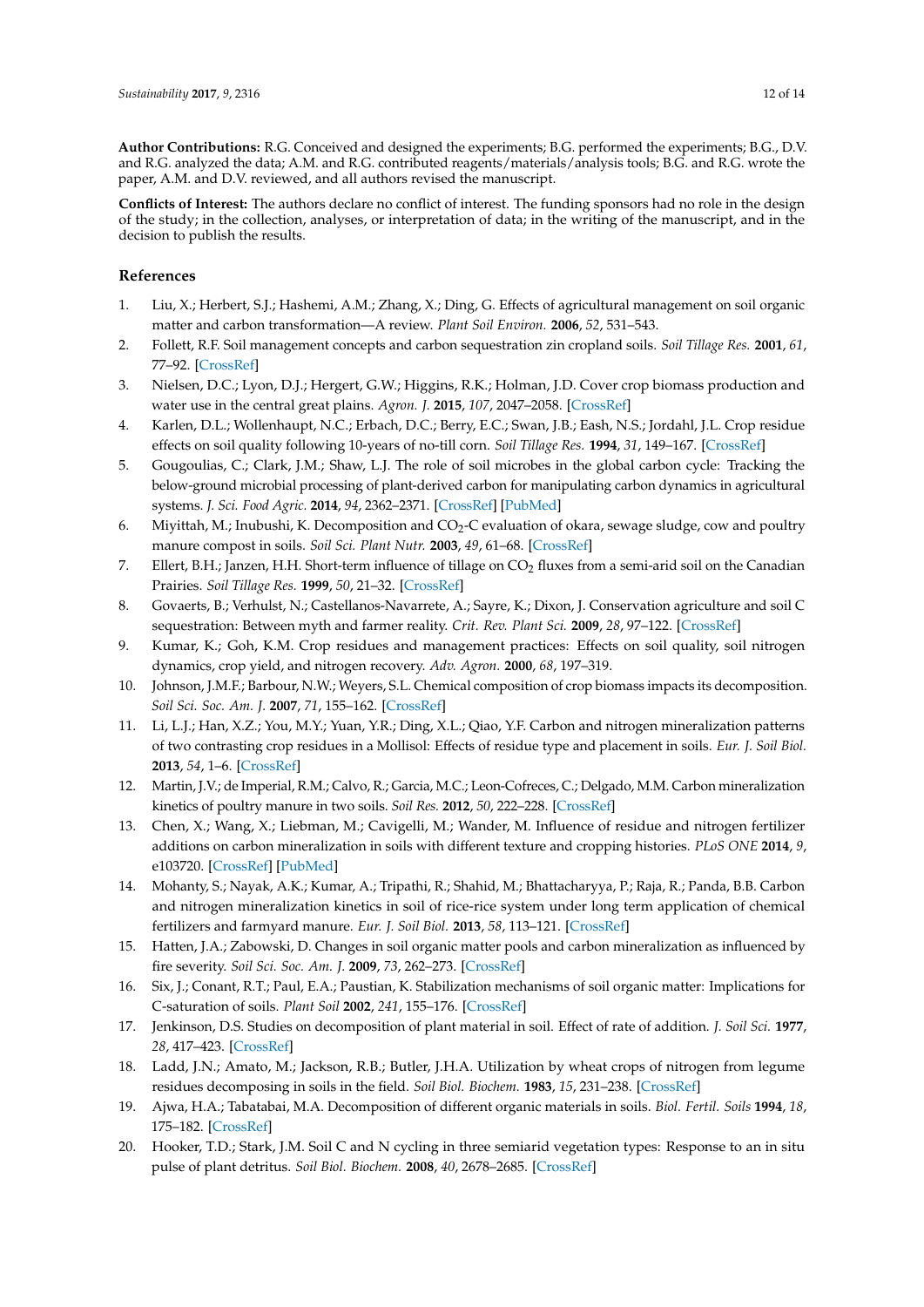- <span id="page-12-0"></span>21. Baumhardt, R.L.; Schwartz, R.; Howell, T.; Evett, S.R.; Colaizzi, P. Residue management effects on water use and yield of deficit irrigated corn. *Agron. J.* **2013**, *105*, 1035–1044. [\[CrossRef\]](http://dx.doi.org/10.2134/agronj2012.0362)
- <span id="page-12-1"></span>22. Web Soil Survey. Available online: <https://websoilsurvey.sc.egov.usda.gov> (accessed on 10 August 2017).
- <span id="page-12-2"></span>23. Gee, G.W.; Bauder, J.W. Particle-size analysis by hydrometer—Simplified method for routine textural analysis and a sensitivity test of measurement parameters. *Soil Sci. Soc. Am. J.* **1979**, *43*, 1004–1007. [\[CrossRef\]](http://dx.doi.org/10.2136/sssaj1979.03615995004300050038x)
- <span id="page-12-3"></span>24. Rayment, G.; Higginson, F.R. *Australian Laboratory Handbook of Soil and Water Chemical Methods*; Inkata Press Pty Ltd.: Melbourne, Australia, 1992.
- <span id="page-12-4"></span>25. Olsen, S.R. *Estimation of Available Phosphorus in Soils by Extraction with Sodium Bicarbonate*; United States Department of Agriculture: Washington, DC, USA, 1954.
- <span id="page-12-5"></span>26. Stanford, G.; Smith, S. Nitrogen mineralization potentials of soils. *Soil Sci. Soc. Am. J.* **1972**, *36*, 465–472. [\[CrossRef\]](http://dx.doi.org/10.2136/sssaj1972.03615995003600030029x)
- <span id="page-12-6"></span>27. Broadbent, F. Empirical modeling of soil nitrogen mineralization. *Soil Sci.* **1986**, *141*, 208–213. [\[CrossRef\]](http://dx.doi.org/10.1097/00010694-198603000-00005)
- <span id="page-12-7"></span>28. Marion, G.; Black, C. The effect of time and temperature on nitrogen mineralization in arctic tundra soils. *Soil Sci. Soc. Am. J.* **1987**, *51*, 1501–1508. [\[CrossRef\]](http://dx.doi.org/10.2136/sssaj1987.03615995005100060018x)
- <span id="page-12-8"></span>29. Smith, P.; Smith, J.U.; Powlson, D.S.; McGill, W.B.; Arah, J.R.M.; Chertov, O.G.; Coleman, K.; Franko, U.; Frolking, S.; Jenkinson, D.S.; et al. A comparison of the performance of nine soil organic matter models using datasets from seven long-term experiments. *Geoderma* **1997**, *81*, 153–225. [\[CrossRef\]](http://dx.doi.org/10.1016/S0016-7061(97)00087-6)
- <span id="page-12-9"></span>30. Janssen, P.H.M.; Heuberger, P.S.C. Calibration of process-oriented models. *Ecol. Model.* **1995**, *83*, 55–66. [\[CrossRef\]](http://dx.doi.org/10.1016/0304-3800(95)00084-9)
- <span id="page-12-10"></span>31. Huang, Y.; Zou, J.W.; Zheng, X.H.; Wang, Y.S.; Xu, X.K. Nitrous oxide emissions as influenced by amendment of plant residues with different C:N ratios. *Soil Biol. Biochem.* **2004**, *36*, 973–981. [\[CrossRef\]](http://dx.doi.org/10.1016/j.soilbio.2004.02.009)
- 32. Abera, G.; Wolde-Meskel, E.; Bakken, L.R. Carbon and nitrogen mineralization dynamics in different soils of the tropics amended with legume residues and contrasting soil moisture contents. *Biol. Fertil. Soils* **2012**, *48*, 51–66. [\[CrossRef\]](http://dx.doi.org/10.1007/s00374-011-0607-8)
- <span id="page-12-11"></span>33. Rochette, P.; van Bochove, E.; Prevost, D.; Angers, D.A.; Cote, D.; Bertrand, N. Soil carbon and nitrogen dynamics following application of pig slurry for the 19th consecutive year: II. Nitrous oxide fluxes and mineral nitrogen. *Soil Sci. Soc. Am. J.* **2000**, *64*, 1396–1403. [\[CrossRef\]](http://dx.doi.org/10.2136/sssaj2000.6441396x)
- <span id="page-12-12"></span>34. Trinsoutrot, I.; Recous, S.; Bentz, B.; Lineres, M.; Cheneby, D.; Nicolardot, B. Biochemical quality of crop residues and carbon and nitrogen mineralization kinetics under nonlimiting nitrogen conditions. *Soil Sci. Soc. Am. J.* **2000**, *64*, 918–926. [\[CrossRef\]](http://dx.doi.org/10.2136/sssaj2000.643918x)
- <span id="page-12-13"></span>35. Staaf, H.; Berg, B. Accumulation and release of plant nutrients in decomposing scots pine needle litter—Long-term decomposition in a scots pine forest. *Can. J. Botany* **1982**, *60*, 1561–1568. [\[CrossRef\]](http://dx.doi.org/10.1139/b82-199)
- <span id="page-12-14"></span>36. Mohammed, A.; Naab, J.; Nartey, E.; Adiku, S. Carbon mineralization from plant residue-amended soils under varying moisture conditions. *J. Exp. Biol. Agric. Sci.* **2014**, *1*, 492–498.
- <span id="page-12-15"></span>37. Kirkby, C.A.; Richardson, A.E.; Wade, L.J.; Passioura, J.B.; Batten, G.D.; Blanchard, C.; Kirkegaard, J.A. Nutrient availability limits carbon sequestration in arable soils. *Soil Biol. Biochem.* **2014**, *68*, 402–409. [\[CrossRef\]](http://dx.doi.org/10.1016/j.soilbio.2013.09.032)
- <span id="page-12-16"></span>38. Bingeman, C.W.; Varner, J.E.; Martin, W.P. The effect of the addition of organic materials on the decomposition of an organic soil. *Soil Sci. Soc. Am. Proc.* **1953**, *17*, 34–38. [\[CrossRef\]](http://dx.doi.org/10.2136/sssaj1953.03615995001700010008x)
- <span id="page-12-17"></span>39. Lou, Y.S.; Ren, L.X.; Li, Z.P.; Zhang, T.L.; Inubushi, K. Effect of rice residues on carbon dioxide and nitrous oxide emissions from a paddy soil of subtropical China. *Water Air Soil Pollut.* **2007**, *178*, 157–168. [\[CrossRef\]](http://dx.doi.org/10.1007/s11270-006-9187-x)
- <span id="page-12-18"></span>40. Kallanbach, C.M.; Frey, S.D.; Grandy, S.A. Direct evidence for microbial-derived soil organic matter formation and its ecophysiological controls. *Nat. Commun.* **2016**, *7*, 13630. [\[CrossRef\]](http://dx.doi.org/10.1038/ncomms13630) [\[PubMed\]](http://www.ncbi.nlm.nih.gov/pubmed/27892466)
- <span id="page-12-19"></span>41. Ghimire, R.; Norton, J.B.; Stahl, P.D.; Norton, U. Soil microbial substrate properties and microbial community responses under irrigated organic and reduced-tillage crop and forage production systems. *PLoS ONE* **2014**, *9*, e103901. [\[CrossRef\]](http://dx.doi.org/10.1371/journal.pone.0103901) [\[PubMed\]](http://www.ncbi.nlm.nih.gov/pubmed/25090235)
- <span id="page-12-20"></span>42. Austin, E.E.; Wickings, K.; McDaniel, M.D.; Robertson, G.P.; Grandy, A.S. Cover crop root contributions to soil C in a no-till corn bioenergy cropping system. *GCB Bioenergy* **2017**, *9*, 1252–1263. [\[CrossRef\]](http://dx.doi.org/10.1111/gcbb.12428)
- <span id="page-12-21"></span>43. Quemada, M.; Cabrera, M.L. Carbon and nitrogen mineralized from leaves and stems of 4 cover crops. *Soil Sci. Soc. Am. J.* **1995**, *59*, 471–477. [\[CrossRef\]](http://dx.doi.org/10.2136/sssaj1995.03615995005900020029x)
- <span id="page-12-22"></span>44. Vestgarden, L.S. Carbon and nitrogen turnover in the early stage of Scots pine (*Pinus sylvestris* L.) needle litter decomposition: Effects of internal and external nitrogen. *Soil Biol. Biochem.* **2001**, *33*, 465–474. [\[CrossRef\]](http://dx.doi.org/10.1016/S0038-0717(00)00187-5)